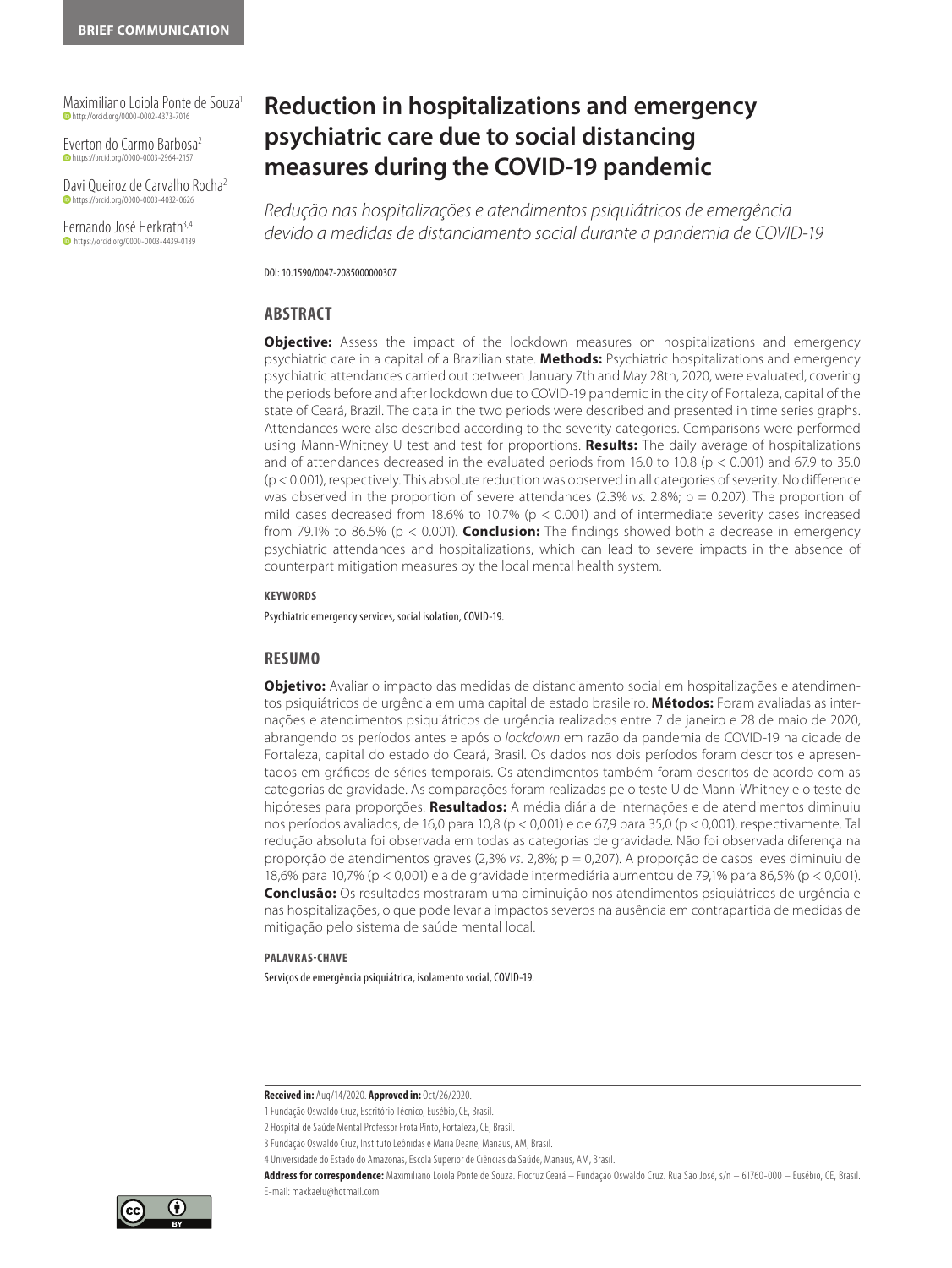### **INTRODUCTION**

With a restricted arsenal of prevention strategies to control the progress of COVID-19 pandemic, governments have prioritized measures that limit social interaction, restricting economic, and the circulation of people, strategies named in the study of lockdown measures. Such measures, although effective<sup>1</sup>, in the absence of mitigation strategies can negatively impact the most vulnerable populations, such as the poorest and the chronically ill, with emphasis on people with mental disorders<sup>2</sup>, who usually demand continued access to health services, even needing emergency care and hospital admissions. The challenge of simultaneously facing the COVID-19 health crisis and protecting the most vulnerable, ensuring access to mental health services for example, is even greater in the context of emerging countries, where resource scarcity is more patent. Thus, the objective of the study was to assess the impact of the lockdown measures on hospitalizations and emergency psychiatric care in a capital of a Brazilian state.

#### **METHODS**

The study was carried out using unidentified administrative data of psychiatric hospitalizations and emergency psychiatric care carried out between January 7th and May 28th, 2020, representing two-time intervals, seventy days before and after March 19th, 2020, date of the beginning of the state decree that determined the intensification of social distancing measures (lockdown) in the city of Fortaleza, capital of the state of Ceará, Brazil.

Fortaleza has an estimated population of 2,669,342 inhabitants<sup>3</sup>. Until July 13th the municipality had officially 38,368 confirmed cases and 3,536 deaths by COVID-19<sup>4</sup>. In June the estimated proportion of the population with antibodies to the new coronavirus in the city of Fortaleza was among the highest in the country  $(20.2\%)^5$ . .

The study was conducted at Professor Frota Pinto Mental Health Hospital, the only public service to attend psychiatric emergencies in the city. To face the COVID-19 health crisis, the service developed a contingency plan, adapting international recommendations to the local context<sup>6,7</sup>. These measures include greater rigor in the criteria for hospitalization, allocation of space for quarantine for newly admitted patients and a separate place for those with mild flu-like syndromes. Screening interviews were also adopted for all patients who arrived for emergency care, what was not performed in the pre-lockdown period. Less complex cases that could be dealt in primary or secondary care were not admitted, being referred to other services. Such conduct aimed to reduce the crowding of people in the psychiatric emergency care sector.

The investigated variables were the number of hospitalizations and daily emergency psychiatric care. The attendances were classified by the psychiatrist according to risk, on a color scale, in a local adaptation of the Manchester scale<sup>8</sup>. For the study, attendance was grouped into three severity categories: severe (red and orange), intermediate (yellow and green) and mild (blue and white). In the postlockdown period, the screened and referred cases were included in the number of attendances and classified as mild.

The data were imported into the Stata SE software, version 15, and then the averages of hospitalizations and emergency psychiatric care in the periods before and after the lockdown were calculated, as well as the respective standard deviations and minimum and maximum values. The attendances were also described according to the severity categories. Furthermore, the daily evolution in the number of hospitalizations and attendances was presented in time series graphs. Mann-Whitney U test was used to compare hospitalizations and attendances between the two periods, and the proportion of attendances by severity group were compared using a hypothesis test for proportions (*prtest*), including the estimation of 95% confidence intervals.

#### **RESULTS**

The data showed that 1,118 and 770 hospitalizations were indicated, before and after lockdown, respectively. Before the lockdown, 4,754 attendances were carried out, and afterwards, 3,116. Among the latter, 641 patients were screened and referred to other services. Table 1 summarizes the values of the variables assessed in the study.

The daily average of hospitalizations decreased from 16.0 to 10.8 in the evaluated periods ( $p < 0.001$ ). The average of daily attendances decreased from 67.9 to 35.0 ( $p < 0.001$ ). This absolute reduction was observed in all categories of severity, mild ( $p < 0.001$ ), intermediate ( $p < 0.001$ ) and severe (p < 0.01). The daily values, as well as the adjusted trends are shown in Figure 1.

In the assessment of the proportion of visits by severity categories, no difference was identified in the proportion of severe attendances (2.3% versus 2.8%;  $p = 0.207$ ). The proportion of mild cases decreased from 18.6% to 10.7% (p < 0.001) and proportion of cases with intermediate severity increased from 79.1% to 86.5% ( $p < 0.001$ ).

#### **DISCUSSION**

Although factors such as social isolation, financial impacts, uncertainty were expected to contribute to an increased demand for emergency psychiatric care after the lockdown<sup>9</sup>, the results showed that this did not occur. After the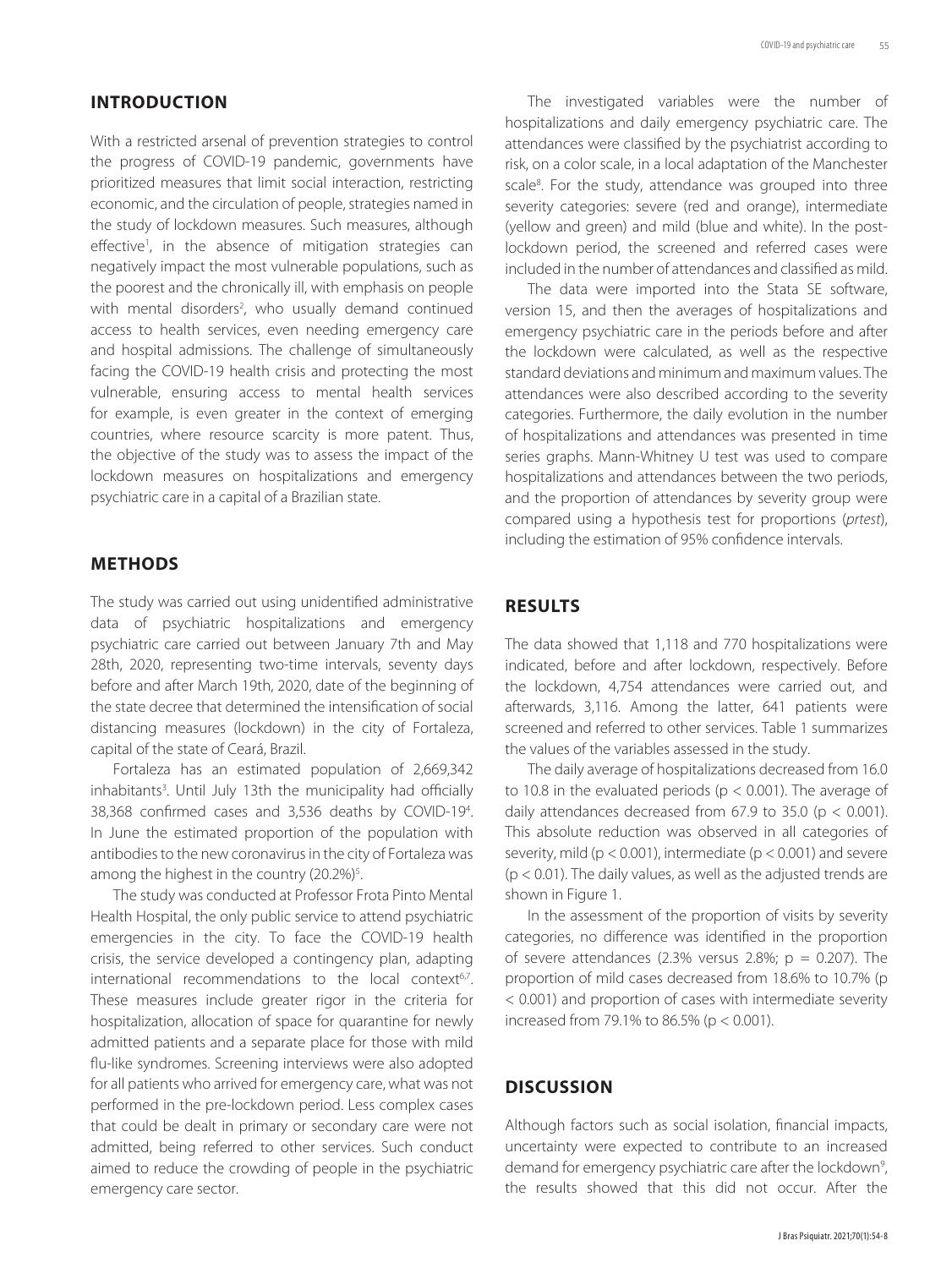#### Table 1. Descriptive analysis of the variables evaluated in the study.

| Variable         | <b>Daily average</b> | ±SD  | <b>Minimum</b> | <b>Maximum</b> |
|------------------|----------------------|------|----------------|----------------|
| Before lockdown  |                      |      |                |                |
| Hospitalizations | 16.0                 | 4.5  | 8              | 27             |
| Attendances      | 67.9                 | 17.1 | 30             | 150            |
| Mild             | 12.6                 | 7.1  | $\overline{4}$ | 47             |
| Intermediate     | 53.7                 | 13.2 | 24             | 101            |
| Severe           | 1.6                  | 1.5  | $\theta$       | $6\,$          |
| After lockdown   |                      |      |                |                |
| Hospitalizations | 10.8                 | 3.3  | $\overline{4}$ | 21             |
| Attendances      | 35.0                 | 8.5  | 18             | 59             |
| Mild             | 3.7                  | 4.3  | $\overline{0}$ | 15             |
| Intermediate     | 30.3                 | 7.2  | 16             | 49             |
| Severe           | 1.0                  | 1.1  | $\theta$       | $\overline{4}$ |



Figure 1. Daily hospitalizations and emergency psychiatric attendances along with adjusted linear trends in the periods before and after the lockdown.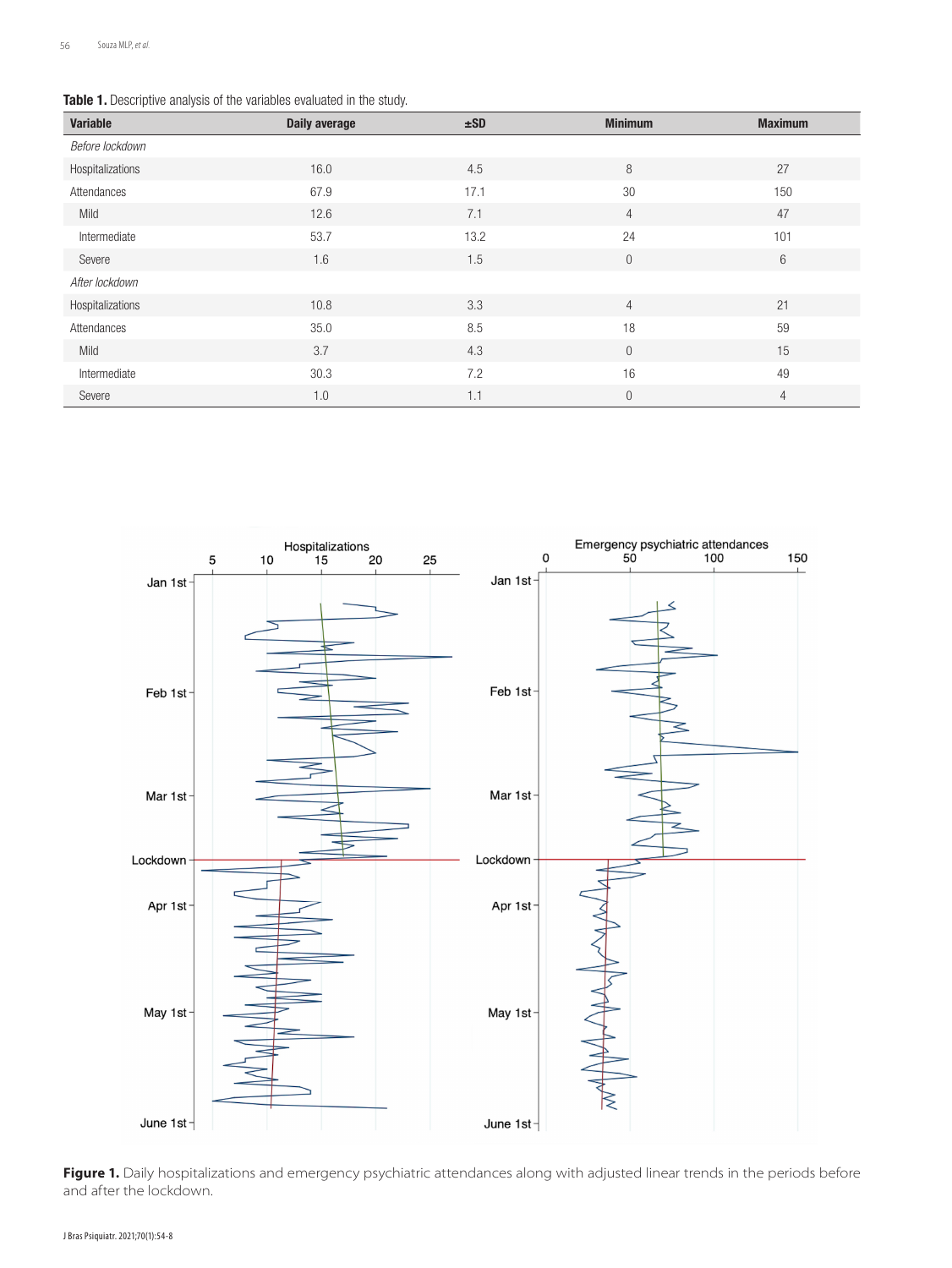lockdown, there was a decrease of 48.2% in the average number of daily attendances to the psychiatric emergency room. A possible explanation for this reduction was the adoption of a screening scheme for patients who arrived for emergency care. During the lockdown period, 631 people sought care, but were referred to other services. However, the findings showed that non-attendance of these patients was not enough to explain the magnitude of the observed reduction.

A reduction in attendance at the psychiatric emergency was also observed in Mannheim, Germany<sup>10</sup>, and New Haven, United States<sup>11</sup>. In these cities, two important motivations for the decrease were pointed out, the general reduction in urban mobility and the fear of getting an infection in the hospital, which would result in a greater selectivity of cases that would seek care in the psychiatric emergency service. Such explanations can be applied to the context evaluated in the study, as there were campaigns for people to stay at home and avoid health services as much as possible. In Fortaleza, the uncritical adoption of these recommendations by the population may have been associated with a decrease in the attendances performed in the cardiological emergency<sup>12</sup>. It is important notice that although there was a reduction in psychiatric care in all categories of severity, there was a greater selectivity in the use of the emergency service, as after the lockdown there was a decrease in the proportion of mild cases, in the absence of change in the proportion of severe cases attended.

The decrease in attendance could also be related to telemedicine strategies instituted during the health crisis that have been able to reduce in-person visits<sup>11</sup>. Such explanation seems less likely for the evaluated context, since there was no locally effective mass adoption of tele-care strategies in the mental health area, and that part of the outpatient care was even reduced in the municipality.

Another important finding was the 32.5% reduction in psychiatric hospitalizations during the lockdown period. A similar decrease was seen in Lombardy, Italy, which was significantly influenced by the reduction in voluntary hospitalizations<sup>13</sup>. The authors presented two main justifications for this decrease: the aforementioned fear of people becoming infected and the adoption of stricter criteria for hospitalization.

The restriction of hospitalization criteria and the consequent decrease in the hospitalized population is one of the main recommendations for preventing COVID-19 infection in psychiatric hospitals<sup>6</sup>. This strategy is internationally recommended, together with the adoption of others that can mitigate the possible negative effects of this restraint on access to specialized services<sup>7</sup>. In Fortaleza, the recommendation was adopted for professionals to be more judicious when indicating psychiatric hospitalizations, besides having been suspended at the evaluated hospital voluntary hospitalization of patients with problems related to drug addiction, as already stated. It is important to highlight that, similarly to what was observed in Lombardy<sup>13</sup>, the reduction in hospitalizations in Fortaleza may in part be related to the decrease in voluntary hospitalizations. While in Italy this reduction would have resulted from an option for patients or relatives, in Brazil it would have resulted from a restriction of access to a health service, due to the closure of a voluntary hospitalization unit. On the other hand, it is not known whether the local mental health system has effectively implemented counterpart mitigation measures, related to the narrowing of psychiatric hospitalizations in general, or to the suspension of voluntary hospitalizations for drug addiction.

Reduction in emergency psychiatric attendances and hospitalizations have the potential to contribute to the prevention of the spread of COVID-19 infection in general and in the hospital environment, in particular. It is assumed that these reductions are directly or indirectly associated with public policies of macro level (e.g. circulation restriction) and micro level (screening, restriction of hospital admission criteria, closing of units for voluntary admission to drug addicts). However, such necessary restrictive measures do not seem to have been accompanied, on an equal scale, by mitigating counterpoint measures.

This study was able to evidence the impact of actions to face the COVID-19 pandemic in psychiatric care, allowing to think about their specificities in the context of developing countries, where the lack of resources ends up causing restrictive strategies to be implemented in the absence of mitigation, with potentially harmful consequences. Exclusively in the field of mental health, successive deaths from alcohol withdrawal syndrome in India and suicide in Bangladesh can be cited as a consequence of this incomplete adoption of strategies<sup>14,15</sup>.

#### **CONCLUSION**

The findings showed both a significant decrease in emergency psychiatric attendances and hospitalizations, which can lead to severe impacts in the absence of counterpart mitigation measures by the local mental health system.

### **INDIVIDUAL CONTRIBUTIONS**

**Maximiliano Loiola Ponte de Souza –** Contributed to the study conception and design, data analysis and interpretation, writing and review of the article and approval of the final version to be published.